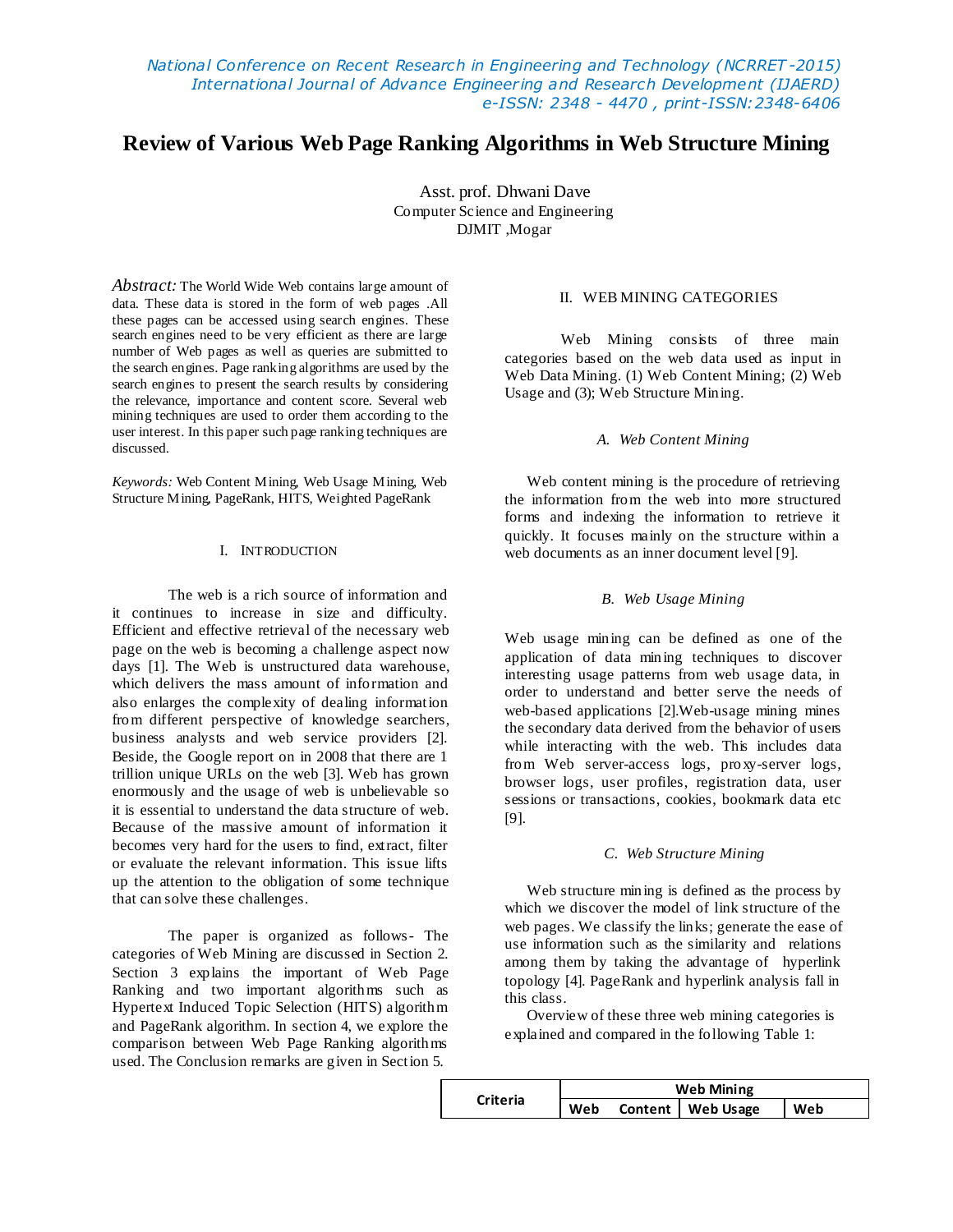|                                  | Mining                                                                                             | Mining                                                                                        | <b>Structure</b><br>Mining                       |
|----------------------------------|----------------------------------------------------------------------------------------------------|-----------------------------------------------------------------------------------------------|--------------------------------------------------|
| View of Data                     | -Unstructure d<br>-Structured                                                                      | User<br>Interactivity                                                                         | -Link<br>Structure                               |
| Main Data                        | - Text documents<br>-Hype rtext<br>documents                                                       | -Server<br>Logs<br>(log-files)<br>-Browser<br>Logs                                            | -Link<br>Structure                               |
| Representation                   | -Bag of words,<br>n-gram Terms,<br>-Phrases,<br>Concepts or<br>Ontology<br>-Relational<br>Lea ming | -Relational<br>Table<br>- Graph<br>-User<br>Behavior                                          | -Graph<br>-Web<br>pages Hits                     |
| <b>Method</b>                    | -Machine<br>Lea ming<br>-Statistical<br>(induding:<br>NLP)                                         | -Machine<br>Learning<br>-Statistical<br>Association<br>rules                                  | Proprietar<br>у<br>algorithm<br>-Web<br>PageRank |
| Application<br><b>Categories</b> | -Ca tegoriza tion<br>-Clustering<br>-Finding extract<br>rules<br>patterns in text                  | -Site<br>Construction<br>-Adaptation<br>and<br>management<br>-Marketing,<br>-User<br>Modeling | Categoriza<br>tion<br>Clustering                 |

Table 1: Comparison of different Web Mining categories

#### III. WEB PAGE RANKINGALGORITHM

Page ranking algorithms are used by the search engines to present the search results by considering the relevance, importance and content score The web mining techniques are used to order them according to the user interest. Some ranking algorithms depend only on the analysis of the link structure of the documents i.e. their popularity scores (web structure mining), whereas others look for the actual content in the documents (web content mining), while some use a combination of both i.e. they use content of the document as well as the link structure to assign a rank value for a given document. There are number of algorithms proposed based on link analysis. Three important algorithms, such as PageRank, Weighted PageRank and HITS (Hyperlink Induced Topic Search) are discussed below.

## *A. PageRank Algorithm (Google)*

The "PageRank" algorithm, proposed by founders of Google Sergey Brin and Lawrance Page, is one of the most common page ranking algorithms. This algorithm is also currently used by the leading search engine Google. The algorithm uses the linking (citation) info occurring among the pages as the core metric in ranking procedure. Existence of a link from page p1 to p2 may indicate that the author is interested in page. The PageRank metric PR(p), defines the importance of page p to be the sum of the importance of the pages that point to p. More formally, consider pages p1,…,pn, which link to a page pi and let cj be the total number of links going out of page pj. Then, PageRank of page pi is given by:

#### $PR(pi)=d+(1-d)[PR(p1)/c1+...+PR(pn)/cn]$ where d is the damping factor.

This damping factor d shows that users will only continue clicking on links for a finite amount of time before they get distracted and start exploring something completely unrelated. With the remaining probability (1-d), the user will click on one of the cj links on page pj at random. Damping factor is usually set to 0.85. So it is easy to infer that every page distributes 85% of its original PageRank evenly among all pages to which it points.

# Problems of PageRank Algorithm are:

 $\triangleright$  It is a static algorithm that, because of its cumulative scheme, popular pages tend to stay popular generally.

Popularity of a site does not guarantee the desired information to the searcher so relevance factor also needs to be included.

 $\triangleright$  It should support personalized search that personal specifications should be met by the search result.

# *B. HITS (Hyper-link Induced Topic Search) Algorithm (IBM)*

It is executed at query time, not at indexing time, with the associated hit on performance that accompanies querytime processing. Thus, the hub(going) and authority(coming) scores assigned to a page are queryspecific. It is not commonly used by search engines. It computes two scores per document, hub and authority, as opposed to a single score of PageRank. It is processed on a small subset of "relevant" documents, not all documents as was the case with PageRank. This algorithm was given by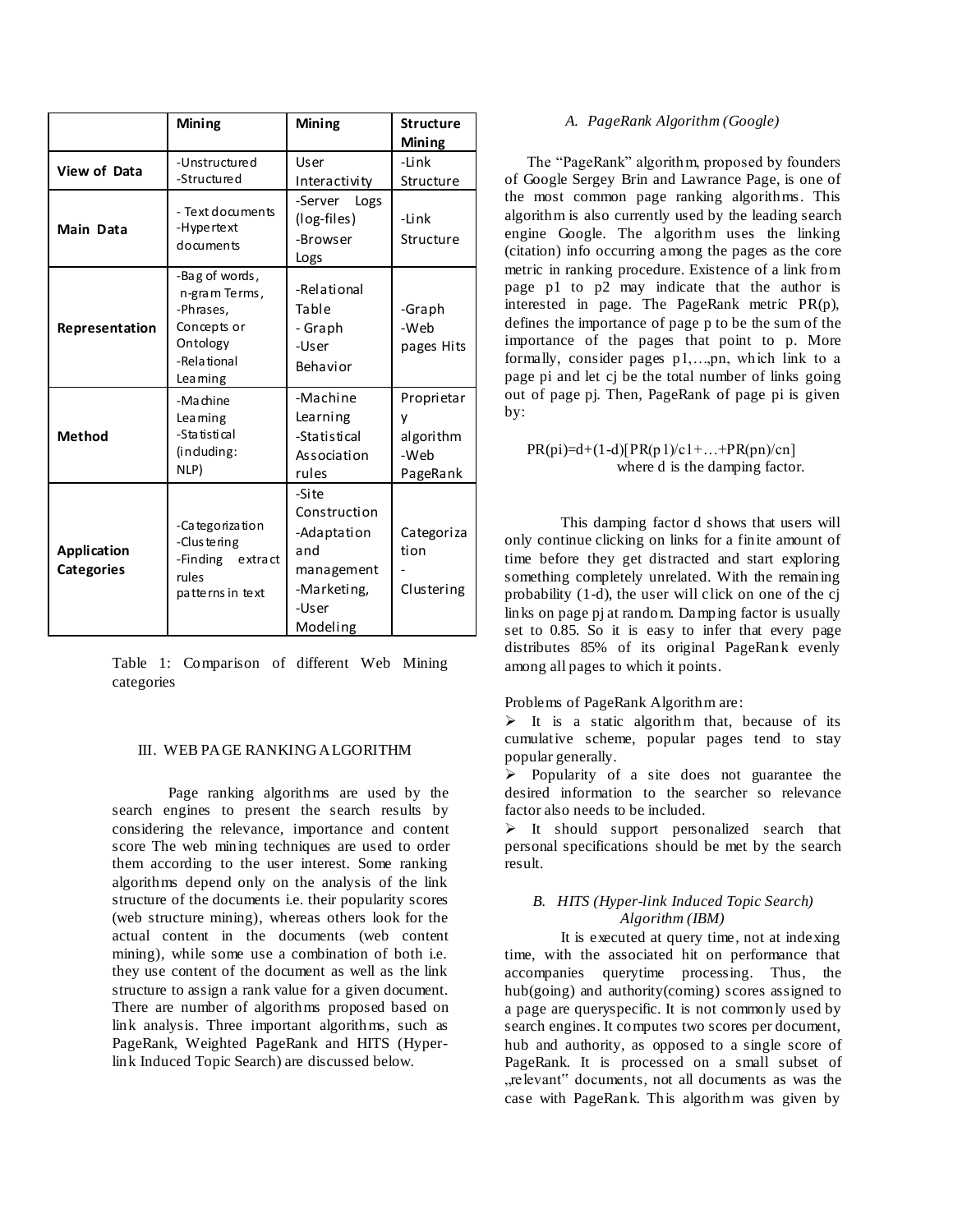Kleinberg in 1997. According to this algorithm first step is to collect the root set. That root set hits from the search engine. Then the next step is to construct the base set that includes the entire page that points to that root set. The size should be in between 1000- 5000. Third step is to construct the focused graph that includes graph structure of the base set. It deletes the intrinsic link, (the link between the same doma ins). Then it iteratively computes the hub and authority scores.

Problems of HITS Algorithm are as follow: [5][6]

1 Mutually reinforced relationships between hosts. Sometimes a set of documents on one host point to a single document on a second host, or sometimes a single document on one host points to a set of document on a second host.

2. Automatically generated links. Web document generated by tools often have links that were inserted by the tool.

3. Non-relevant nodes. Sometimes pages point to other pages with no relevance to the query topic.

# *C. Weighted PageRank Algorithm*

Wenpu Xing and Ali Ghorbani proposed a Weighted PageRank algorithm which is an extension of the PageRank algorithm. This algorithm assigns a larger rank values to the more important pages rather than dividing the rank value of page evenly among its outgoing linked pages, each outgoing link gets a value proportional to its importance. In this algorithm weight is assigned to both backlink and forward link. Incoming link is defined as number of link points to that particular page and outgoing link is defined as number of links goes out. This algorithm is more efficient than PageRank algorithm because it uses two parameters i.e. backlink and forward link. The popularity from the number of in links and outlinks is recorded as Win and Wout respectively. Win (v, u) is the weight of link (v, u) calculated based on the number of in links of page u and the number of in links of all reference pages of page v. [7][8]

# IV COMPARISION

Based on the literature analysis, a comparison of some of various web page ranking algorithms is shown in table 2. Comparison is done on the basis of some parameters such as main technique use, methodology, input parameter, relevancy, quality of results, importance and limitations.

| <b>Criteria</b> | Algorithm |
|-----------------|-----------|
|                 |           |

|                             | PageRank             | <b>HITS</b> | Weighted<br>Page Rank |
|-----------------------------|----------------------|-------------|-----------------------|
|                             | Web                  | Web         | Web                   |
| Mining<br>technique<br>used | Strucutre            | Structure   | Structure             |
|                             | Mining               | Mining,     | Mining                |
|                             |                      | Web         |                       |
|                             |                      | Content     |                       |
|                             |                      | Mining      |                       |
|                             | This                 | It          | Weight of             |
|                             | algorithm            | compute     | web page              |
|                             | computes             | s hubs      | is                    |
|                             | the score            | and         | calculated            |
|                             | for pages            | authority   | on the                |
|                             | at the               | of the      | basis of              |
|                             | time of              | relevant    | input and             |
| Methodology                 | indexing             | pages.      | outgoing              |
|                             | of the               |             | links and             |
|                             | pages.               |             | on the                |
|                             |                      |             | basis of              |
|                             |                      |             | weight the            |
|                             |                      |             | importanc             |
|                             |                      |             | e of page             |
|                             |                      |             | is decided.           |
|                             |                      | Compute     | Computes              |
|                             | Computes             | s scores    | weight of             |
|                             | scores at            | of n        | the web               |
|                             | index                | highly      | page at               |
|                             | time.                | relevant    | the time              |
| <b>Functionality</b>        |                      | pages on    | of                    |
|                             | - Results            | the fly.    | indexing.             |
|                             | are sorted<br>on the |             |                       |
|                             |                      |             |                       |
|                             | importanc<br>e of    |             |                       |
|                             |                      |             |                       |
|                             | pages.               |             |                       |
| <b>Accuracy</b>             | High                 | Middle      | High                  |
|                             | <b>Blacklinks</b>    | Content,    | <b>Backlinks</b>      |
| Input                       |                      | Back,       | and                   |
| Parameter                   |                      | forward     | Forward               |
|                             |                      | links       | links                 |
|                             |                      |             |                       |